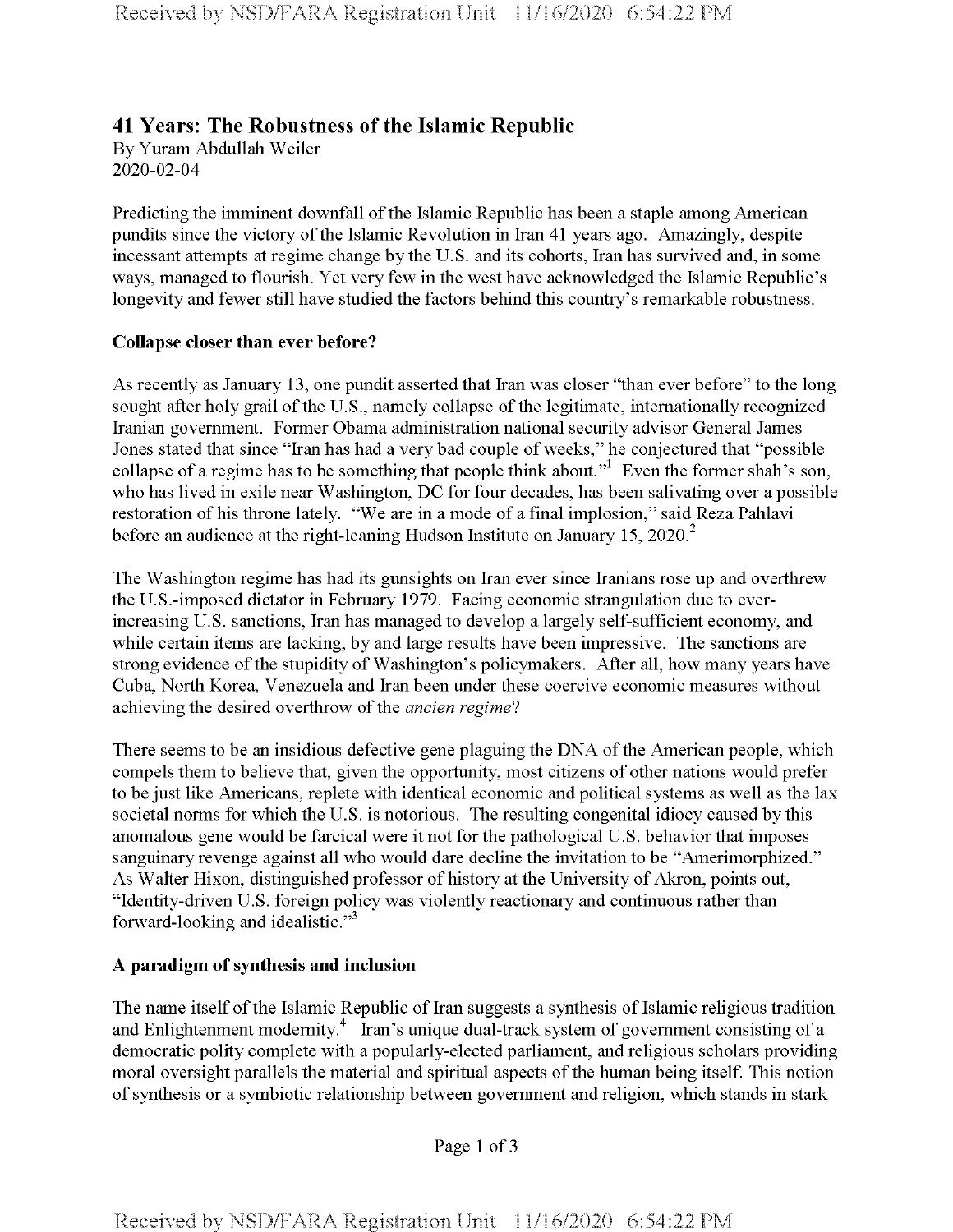contrast to western notions of separation of church and state, dates back to ancient Iranian history during the Sassanid dynasty. The Sassanid ruler Ardashir I is credited with having said to his son, "Know that kingship and religion are twin brothers; there is no strength for one of them except through its companion because religion is the foundation of kingship, and kingship is the protector of religion."<sup>5</sup>

Without the moral oversight of religious scholars, the democratic system, as has been observed in the U.S., tends to develop an irreversible instability, which favors the desires of the haves over the have nots. The resulting concentration ofwealth among an elite few leads to a political system in which only the campaigns of those politicians who will do the bidding of the rich are funded. This tendency is reflected in a two-party system, which in truth are two factions of a single party designed to serve the interests of the upper class. This should be no surprise, particularly since the U.S. supreme court has struck down laws limiting dollar amounts of campaign contributions, while permitting wealthy donors to hide from public scrutiny.<sup>6</sup>

As opposed to the elections in the Islamic Republic, elections in the U.S. result in what researchers Alexander Siegenfeld and Yaneer Bar-Yam call "negative representation," where a change in electorate opinion in one direction results in an election outcome in the opposite direction. This process, which dates back to around 1970, results in what is called electoral instability, where an arbitrarily small change in voter opinion can result in a huge change in electoral outcome. "What happened in 1970 is a phase transition like the boiling of water. Elections went from stable to unstable," explained Bar-Yam, professor and president of New England Complex Systems Institute.<sup>7</sup> In short, the ever-increasing polarization of the American electorate has driven the U.S. to become an unstable regime, and with the impeachment imbroglio and probable exoneration, the end of the American Republic may be at hand.

Unlike the racial basis for identity dominant in European nations and America, Iran has developed a national identity based on shared history and language. History and myth, of course, often intertwine, but the universal inclusivity found in Ferdowsi's *Shahnameh* is quite unlike the sharp racial lines extant in America's white-protestant dominated culture. As to the vitality of Iran, Ali Ansari observes that Iran "enjoys universalist pretensions that are more than a match for anything the Christian or liberal West has been able to produce."<sup>8</sup>

#### **A question ofimport**

Why, then, is it that the Iranian paradigm of Islamic revolution has not been successfully imported to other Muslim-majority countries? Egypt, for example has many similarities with Iran; it is a Muslim-majority country with a long history of civilizational continuity with a rich cultural heritage and has enjoyed a vibrant Islamic movement. Egypt has had a series of secular authoritarian rulers empowered by western nations as did Iran with the Pahlavi shah. Egypt was the birthplace of the Muslim Brotherhood, founded by Hasan al-Banna in the late 1920s<sup>9</sup> while Iran has had various Islamic movements dating back to the Tobacco rebellion of  $1890-91$ .<sup>10</sup>

Forty-one years of endurance demonstrates that the revolutionary paradigm of the Islamic Republic is a robust sociopolitical construct worthy of emulation. The U.S. and its allies are fully aware ofthis fact and that is why the Washington regime has striven ceaselessly to contain

Page 2 of <sup>3</sup>

**Received by NSD/FARA Registration Unit 11/16/2020 6:54:22 PM**